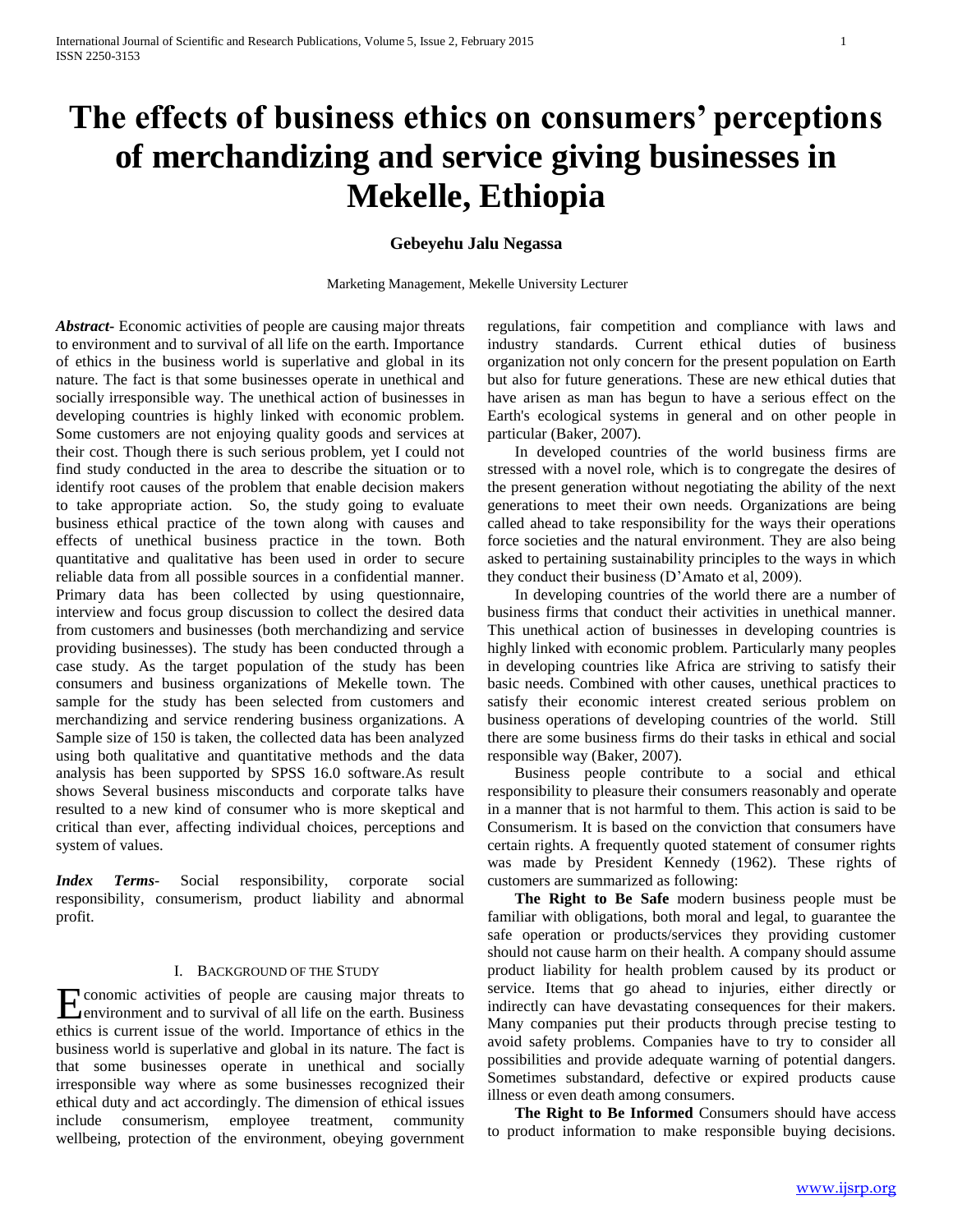False or misleading promotion of company's product/service is a violation of business ethics and regulations that govern advertising truthfulness. These rules prohibit businesses from making unproven claims about the performance or superiority of their goods or services. The responsibility of business to preserve consumers' right to be informed extends beyond avoiding misleading promotion. All communications with customers from salespeople's comments to warranties and invoices must be controlled to clearly and accurately inform customers. To protect their customers and avoid claims of insufficient information, businesses often include warnings on labeling of their products.

 **The Right to Choose** Consumers ought to have the right to choose which goods and services they need and want to purchase. Socially accountable firms endeavor to preserve this right, even if they reduce their own sales and profits in the process. Some business firms force buyers to buy goods or use services without their preference.

 **The Right to Be Heard** Consumers supposed to be able to articulate legitimate suggestions and complaints to suitable parties. Many companies use considerable endeavor to ensure full hearings for consumer complaints. Still there are a number of business firms that have no interest to listen customer complaints. Even they abuse customers by contradicting the concept which holds that 'customers are king' as they determine survival and profitability business organizations.

### **1.1. Statement of the Problem**

 According to Josie Fisher (2004, pp. 391-400) as cited by Bekele Gebisa *(2010),* business ethics is the code of moral principles that sets standards of good or bad, or right or wrong, in one's conduct and thereby guides the behavior of a person or group. Particular business ethical issues in this study were product safety, employee health and safety, social responsibility and obligation of the company to the environment. Product safety is an important issue that needs to be underlined in the relationship between business and consumers. Most consumers lack the expertise to assess the safety of today's technologically sophisticated products and must rely at least to some extent on the impression they are given by sellers. Therefore, the growing lack of confidence in the market system to protect consumer safety is demonstrated by the increase in consumer protection legislation (Hoffman and Frederick, 1995).

 An organization that wants to earn sustainable profit over the long period of time is well advised to perform its business operation in ethical and social responsible way. Businesses also must take into account a wide range of social and environmental issues into consideration. In short, businesses must find the right match between doing what is ethical and doing what is profitable.

 This means businesses expected to balance the qualitative dimensions of consumer, employee, and societal benefits, with the quantitative measures of sales and profits. In today's business practice social performance of companies can be seen from provision of quality product, reasonable price of a product/service, employment opportunity, providing equal employment opportunities, treatment of employees, environmental protection, providing a safe and healthy workplace. To make known their ethical practices and social responsibility, several companies highlight charitable contributions and community service in their annual reports and on their Web sites (Business in global environment, 2009).

 There is an amounting awareness that business needs to manage its relationship with the wider society. Businesses are responsible and accountable for their business impact on society and the natural environment beyond legal compliance. Meeting these challenges requires the combined efforts of a global society and responsible leadership devoted to diversity, ethics, and values (D'amato et al, 2009).

 In order to speechless problems and issues caused by unethical practice and social irresponsibility of business organizations, it needs systematic and fact-finding research to identify the real problem. Resolving an ethical problem requires the analysis of particular circumstances and the study of specific facts. Unless it is solved with detail analysis and investigation, it is difficult to ensure business instability caused by unethical, unsafe and unfair business practices which is bad for consumers, the economy, the society and the government. It disturbs market condition, force society to use defective product, reduce government revenue and force ethical firms run out of the market (Baker, 2007).

 In Mekelle many customers are suffering from unethical as well as illegal business practices of business firms. From my life experience in the town, I observed some businesses operate to deceive customers and they do not worry for social wellbeing. They are trying to make killing profit. Even though Mekelle is recognized as the center of trade activities, a number of unethical business practices and social irresponsibility of business organizations observed. Ethical practice of a number of business organizations were deviated from ethical principles and theories. Some customers are not enjoying quality goods and services at their cost. Though there is such serious problem, yet I could not find study conducted in the area to describe the situation or to identify root causes of the problem that enable decision makers to take appropriate action. So, the study going to evaluate business ethical practice of the town along with causes and effects of unethical business practice in the town.

#### **1.2. Objectives of the Study**

 The general objective of the study is to evaluate business ethics practices of companies operating in Mekelle town. Particularly, the research going to achieve the following:

- 1. To examine whether brand equity is being affected in a positive way by manufacturing and service giving business.
- 2. To investigate consumer's evaluation of companies based on moral criteria, except of economic and financial ones.
- 3. To examine how the consumers keep on buying if the brand of their choice will not fulfill their expectations in moral terms.

#### II. THEORETICAL FRAMEWORK

 There are different approaches to define business ethics; among utilitarian, religious, and the self-interest approach are the prominent. The utilitarian states that morally correct course of action is one that brings the greatest good for the greatest number of people. The religious view, emphasized in Judeo-Christian tradition and the Muslim religion, is where a person should treat others in the same way he/she wants to be treated. The selfinterest perspective is where an action is morally right if it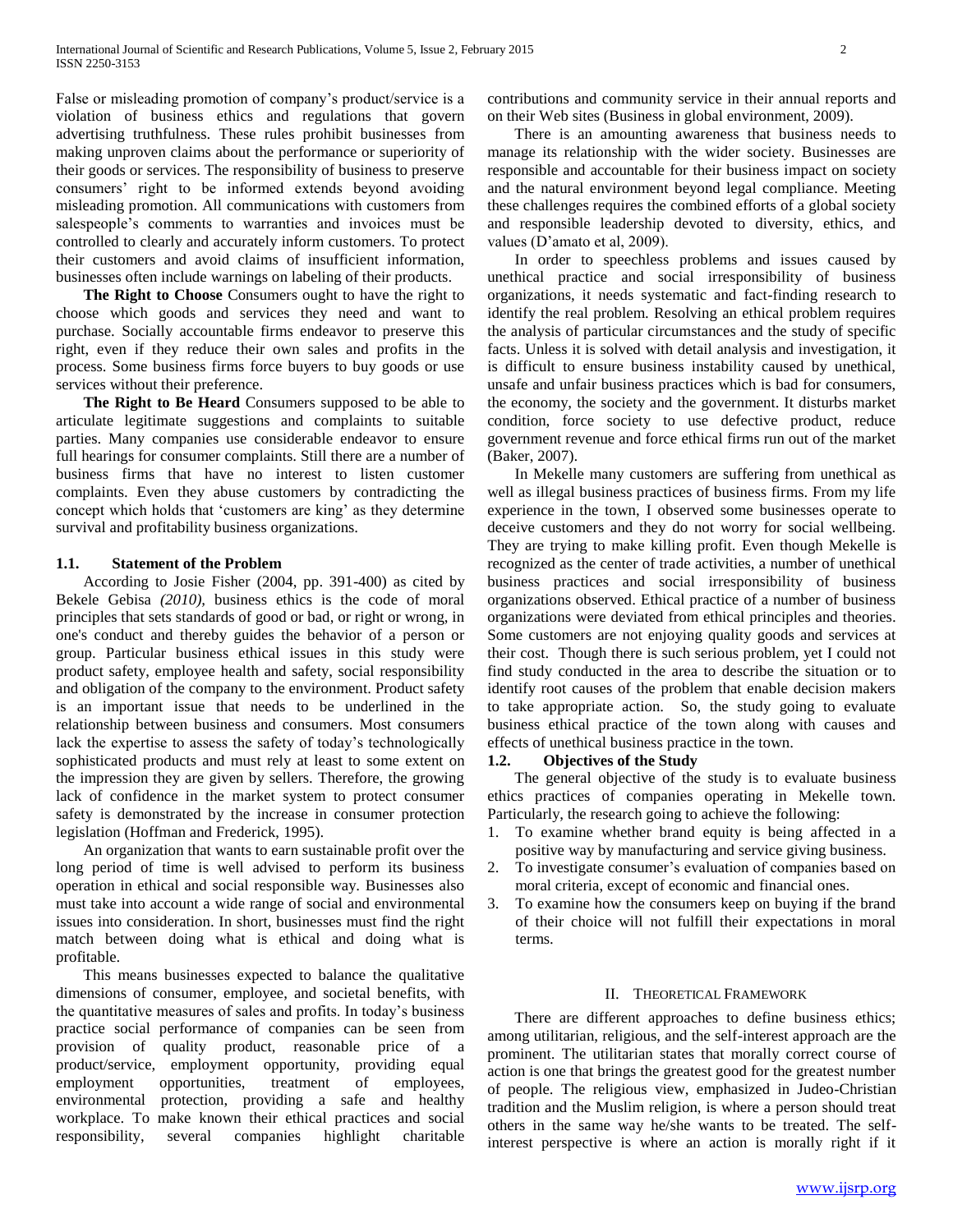increases benefits for the individual in a way that does not intentionally hurt others. Today's understanding of ethics is a combination of these approaches. It is clear that the utilitarian approach is a step higher than the other two where it pushes the limits from profiting self without hurting anybody else, to profiting others with actions one is pursues (Gormus,2004).

 Ethics refers moral evaluations of decisions and actions as right or wrong on the basis of commonly accepted principles of behavior. Ethics usually concerns relations of mutual concern in society between all individuals and the need to limit one's selfinterest when it goes against the general interest (Ferrell, 1991).

## **2.1. Theories of business ethics 2.1.1. The Stockholder Theory**

 According to this theory, managers act as agents for the stockholders. They are empowered to manage the money advanced by the stockholders, but are bound by their agency relationship to do so exclusively for the purposes delineated by their stockholder principals. They work to maintain the interest of stakeholders. The existence of this fiduciary relationship implies that managers cannot have an obligation to expend business resources in ways that have not been authorized by the stockholders regardless of any societal benefits that could be accrued. This implies that a business can have no social responsibilities. Their social responsibility is to increase their money by using resource properly. Stakeholder theory holds that effective management requires the balanced consideration of and attention to the legitimate interests of all stakeholders, defined as anyone who has "a stake in or claim on the firm." This has been interpreted in both a wide sense that includes "any group or individual who can affect or is affected by the corporation," and a more narrow sense that includes only "those groups who are vital to the survival and success of the corporation." It is perhaps more familiar in its narrow sense in which the stakeholder groups are limited to stockholders, customers, employees, suppliers, management, and the local community. Thus, as an empirical theory, the stakeholder theory asserts that a business's financial success can best be achieved by giving the interests of the business's stockholders, customers, employees, suppliers, management, and local community proper consideration.

#### **2.1.2. The Social Contract theory**

 It asserts that all businesses are ethically obligated to enhance the welfare of society by satisfying consumer and employee interests without violating any of the general rules of justice. The social contract theory is explicitly modeled on the political-social contract theories of thinkers such as Thomas Hobbes, John Locke, and Jean-Jacques Rousseau The social contract theory is based on an implicit agreement between society and business firms in which society recognizes the existence of the entity by using resources on the condition that it serves the interests of society in certain specified ways like ethical operation and social responsibility. This generalization may be thought of as giving rise to a social contract with two terms: the social welfare term and the justice term.

 **I. The social welfare term** recognizes that the members of society will be willing to authorize the existence of businesses only if they gain by doing so. Further, there are two distinct capacities in which the members of society stand to gain from businesses: as consumers and as employees. As consumers, people can benefit from the existence of businesses in at least three ways: Firstly businesses provide increased economic efficiency by maximizing the advantages of specialization, improving decision-making resources, and increasing the capacity to acquire expensive technology. Secondly businesses provide stable levels of output and channels of distribution. And thirdly they provide increased liability resources from which to compensate injured consumers (public goods). As employees, people can benefit from the existence of businesses by receiving increased income potential, diffused personal legal liability for harmful errors, and the ability to participate in "incomeallocation schemes separated from the vicissitudes of their capacity to produce.

 However, businesses can also have negative effects on consumers and employees. People's interests as consumers can be harmed when businesses pollute the environment and deplete natural resources, undermine the personal accountability of its constituent members, and misuse positional power. Therefore, when fully specified, the social welfare term of the social contract requires that businesses act so as to:

- Benefit consumers by increasing economic efficiency, stabilizing levels of output and channels of distribution, and increasing liability resources;
- N. Benefit employees by increasing their income potential, diffusing their personal liability, and facilitating their income allocation; while
- Sept. Minimizing pollution and depletion of natural resources, the destruction of personal accountability, the misuse of political power, as well as worker alienation, lack of control over working conditions, and dehumanization.

 **II**. **The justice term** recognizes that the members of society will be willing to authorize the existence of businesses only if businesses agreed to remain within the bounds of the business ethics and social responsibility. Admittedly, precisely what these responsibilities require is far from what already settled. However, since there seems to be general agreement that the least they require is that businesses "avoid fraud and deception show respect for their workers as human beings, and avoid any practice that systematically worsens the situation of a given group in society, it is reasonable to read the justice term as requiring at least this much.

## **2.1.3. Importance of Business Ethics and Social Responsibility**

 Businesses have great potential to change living standard of the community and to combat poverty through utilization of economic resources in productive way if done ethically and considering the impact of their operation on the society and ecology. This can brings fast economic growth that increases living standard of the society. They produce goods and services that customers want and they create job opportunity. Through paying taxes, they contribute to government revenue that can finance schools, hospitals and other public services

#### **2.1.4. Causes of Business Ethics**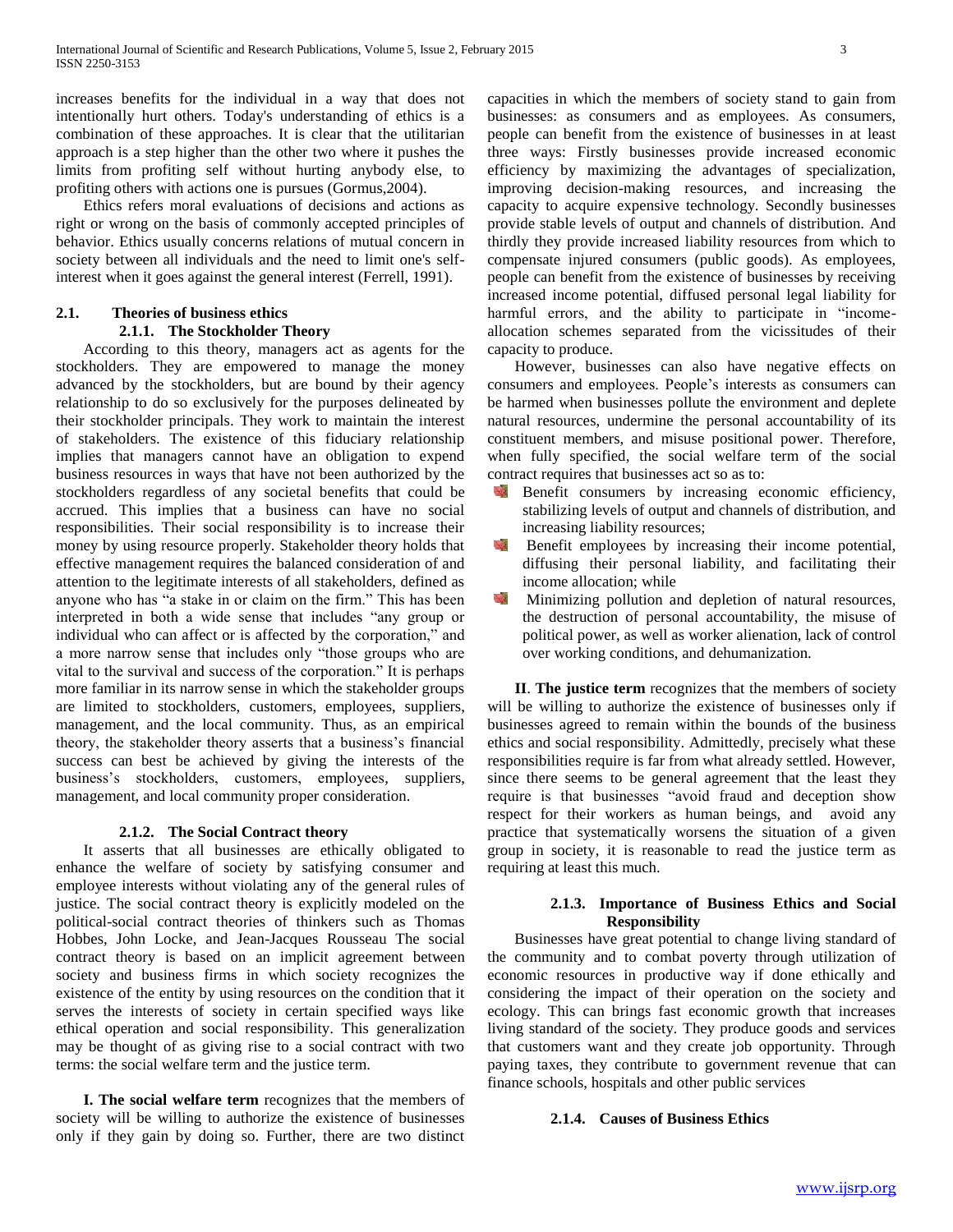The motivation of being unethical is to generate a killing profit. In such case, the unethical individual or company profits while other individuals, companies, societies or future generations lose. In such an instance, short-term private interests are favored over long-term customer and public interest. The lack of ethics in business can crashes stable and sustainable business system at country level or internationally. Unhealthy competition, dishonesty and violence can poison the environment in which healthy businesses can run. Business organization probably is less efficient and loses profitability in the long period of time if it is completely immoral and unethical. (BAKER, 2007) Poitras also mentioned intention to generate abnormal profit as major causes of unethical business practice. This make the firm suffers from shifting of customer to buy competitors product/service and declining profits in the long-run. Short-term interest of a company for abnormal profit is given priority over the interest of business players, social wellbeing and ecological conditions. Lack of ethics (Unhealthy competition, dishonesty, fraud, abnormal profit etc) in business can disturb the healthy business system, leading to economic and social crises of particular country, city or company. Many businesses even not agree on the importance of ethical operation and social responsibility of businesses, whereas others agree on its importance but they refuse to incorporate in their business system and implement it (Poitars, 1994).

#### **2.1.5. Standards of Business Ethics**

 According to BUSA (2009), the following are recommendable standard of business ethics that should be implemented by business organizations:

 **Responsibility:-**responsibility requires taking ownership of and being accountable for, one self's acts and omissions. It requires taking care of what is entrusted to somebody, recognizing the economic, social and natural environments in which the business operate. It include Exercising obligations with due care, diligence and the required skill and Pursuing business practices that are economically, socially, and environmentally sustainable

 **Integrity:-**integrity requires doing what we say, and always acting in good faith. This builds trust, which is necessary operate profitable business. It covers being truthful and honest in all dealings with customer and honoring commitments and delivering what are promised.

 **Respect:-**respect requires acknowledging others' rights and inherent human dignity. Treating customers with dignity, recognizing their interests and capabilities and avoiding unjustified discrimination of customers are vital components of customer respect.

 **Fairness:-**fairness requires even-handedly balancing the interests of various parties, ensuring that everyone gets what is right. Supporting free and fair competition by not being involved in price-fixing or other anticompetitive activities and negotiating in good faith, and refraining from coercion are advisable here.

#### **2.1.6. Ways of Shaping Ethical Conduct in Organizations**

 Most ethical practices in business reflect the values of the firm's corporate cultures. Development of a corporate culture to support business ethics based on four elements: ethical awareness, ethical reasoning, ethical action, and ethical leadership. If any of these four factors is missing, the ethical climate in an organization will weaken.

 **Ethical Awareness: -** ethical dilemmas occur frequently in the workplace. So employees need help in identifying ethical problems when they serve customers & they need guidance about how the firm expects them to respond. One way for a firm to provide this support is to develop a code of conduct. Companies use their codes of conduct to specify ground rules and/or identify key corporate values and provide frameworks that guide employees when dealing with customers.

 **Ethical Education:** -although a code of conduct can provide an overall framework, it cannot detail a solution for every ethical situation. Some ethical questions are confusing, so businesses must provide instituted ethics trainings and awareness creation programs.

 **Ethical Action:** - firms must provide structures and approaches that allow decisions to be turned into ethical actions. A firm whose managers set unrealistic goals for employee performance may find an increase in cheating, lying, and misdeeds, as employees attempt to protect themselves.

 **Ethical Leadership:**-Executives must not only talk about ethical behavior but also demonstrate it in their actions. This principle requires employees to be personally committed to the company's core values and be willing to base their actions on them. The damage from ethical misconduct can powerfully affect a firm's customers and its profit. In more clear way the conceptual frame work shows that the cause of business ethics and its effects.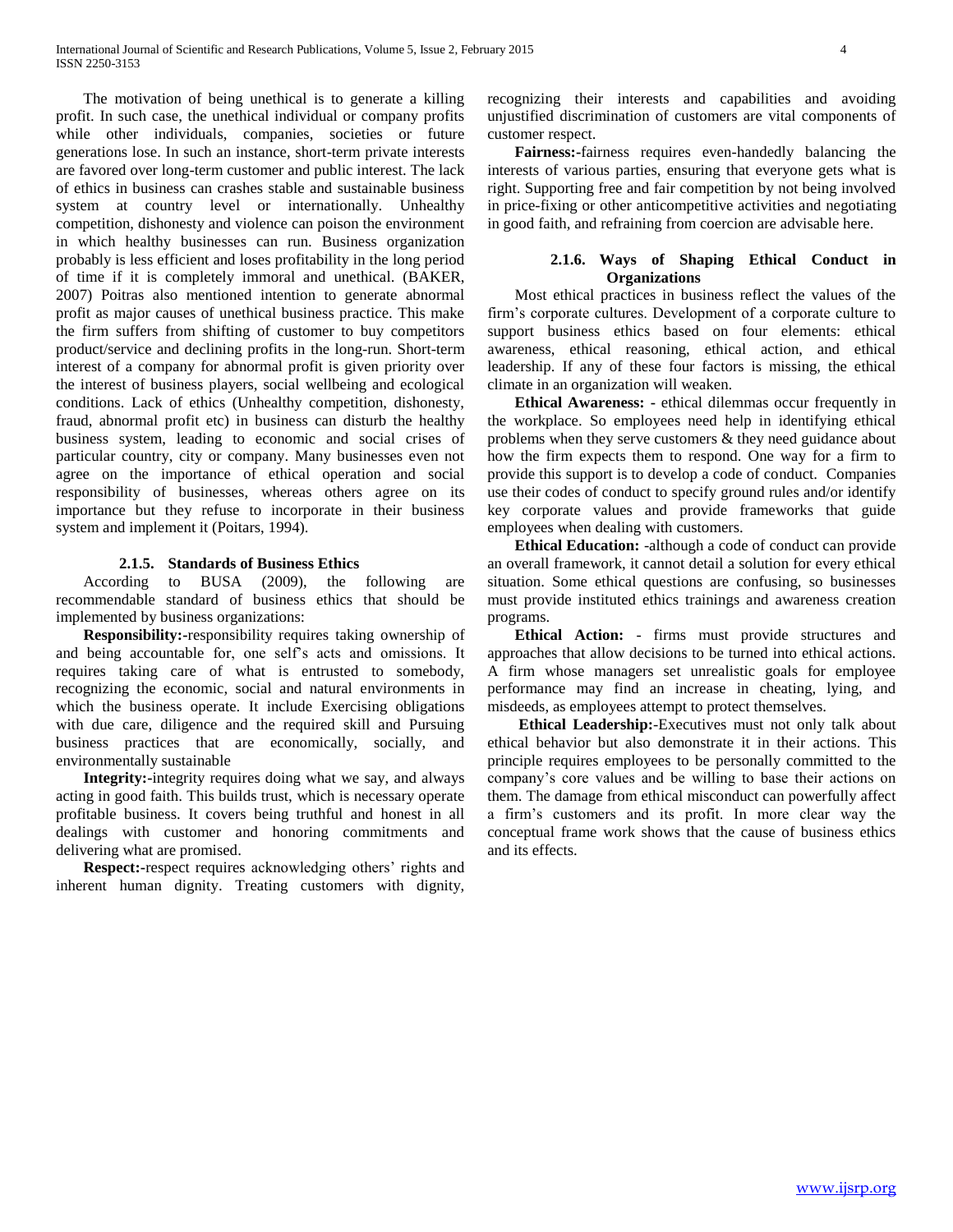

#### III. METHODOLOGY

 Both quantitative and qualitative data has been used in order to secure reliable data from all possible sources in a confidential manner. Primary data has been collected by using questionnaire, interview and focus group discussion. Both close ended and open ended questionnaire has been prepared in accordance with research objectives and research questions to collect the desired data from customers and businesses (both merchandizing and service providing businesses). The study was conducted through a case study. As the target population of the study has been consumers and business organizations of Mekelle town, it is not feasible and economical to use census study. Therefore case study method has been the appropriate to accomplish the desired objective of the study. The sample for the study has been selected from customers and merchandizing and service rendering business organizations. Based on similar studies conducted by Guo et al (2009) a Sample size of 150 is taken. This is done purposefully to collect the desired data required to accomplish the proposed study. The data analysis has been supported by software SPSS 16.0 to infer generalization about business ethics practices of the town based on the finding of the study.

#### IV. ANALYSIS AND INTERPRETATIONS

#### **4.1. Demographic characteristics of respondents**

 This chapter focuses on the data analysis of the current research. First, the demographic characteristics of the respondents that participated in the survey are being presented. Then, there is the description of the data information and preparation, as well as the descriptive characteristics of the sample and the scaling check. The first question of the case aimed to identify the demographic characteristics of the respondents. First, there was a question concerning their gender. According to their answers 60% of the sample was male while 40% of them female. The second question of the case was concerning the age of the respondents. As the results are shown, most of the individuals answering the questionnaire belong in the range of age: 18-24 (66% of the sample) while 29% of them are from 25 to 33 years old. Finally, there was a question concerning the education level of the respondents which is separated into four main categories. In the first category there were people who have finished the high school. In the second and third, are individuals who have obtained a Bachelor or a Master Degree respectively. In the fourth category there are those who own a Ph.D. Degree, while on the fifth there are those who work as Academics. As the result shows most of the participants own a diploma (52% of the respondents) while 34% of them have a Bachelor Degree.

## **2.2. Business Ethics Descriptive Statistics of the study 4.1.1. Business ethics**

 To begin with, the business ethics mean ranged from 5.47 to 6.17. On one hand, the highest mean rate belongs to the responsibility of a company towards its employees' rights. On the other hand, the lowest rate item is the responsibility of a company towards the social initiatives. In general, all of the mean rates are considered high, since they are more than 3.5 points in the Likert Scale, which indicates the general demand of the consumers for manufacturing and service giving business ethics. Refer table1.

#### **Table 1: Business Ethics Descriptive Statistics**

|                                                                 | N<br>. . | Minimum | Maximum | Mean | $C_{\perp}$<br>St.devat<br>1 <sub>o</sub> n |
|-----------------------------------------------------------------|----------|---------|---------|------|---------------------------------------------|
| positively<br>when<br>very<br>perceive<br>company<br>seems<br>a | 150      |         |         | 5.59 | 1.054                                       |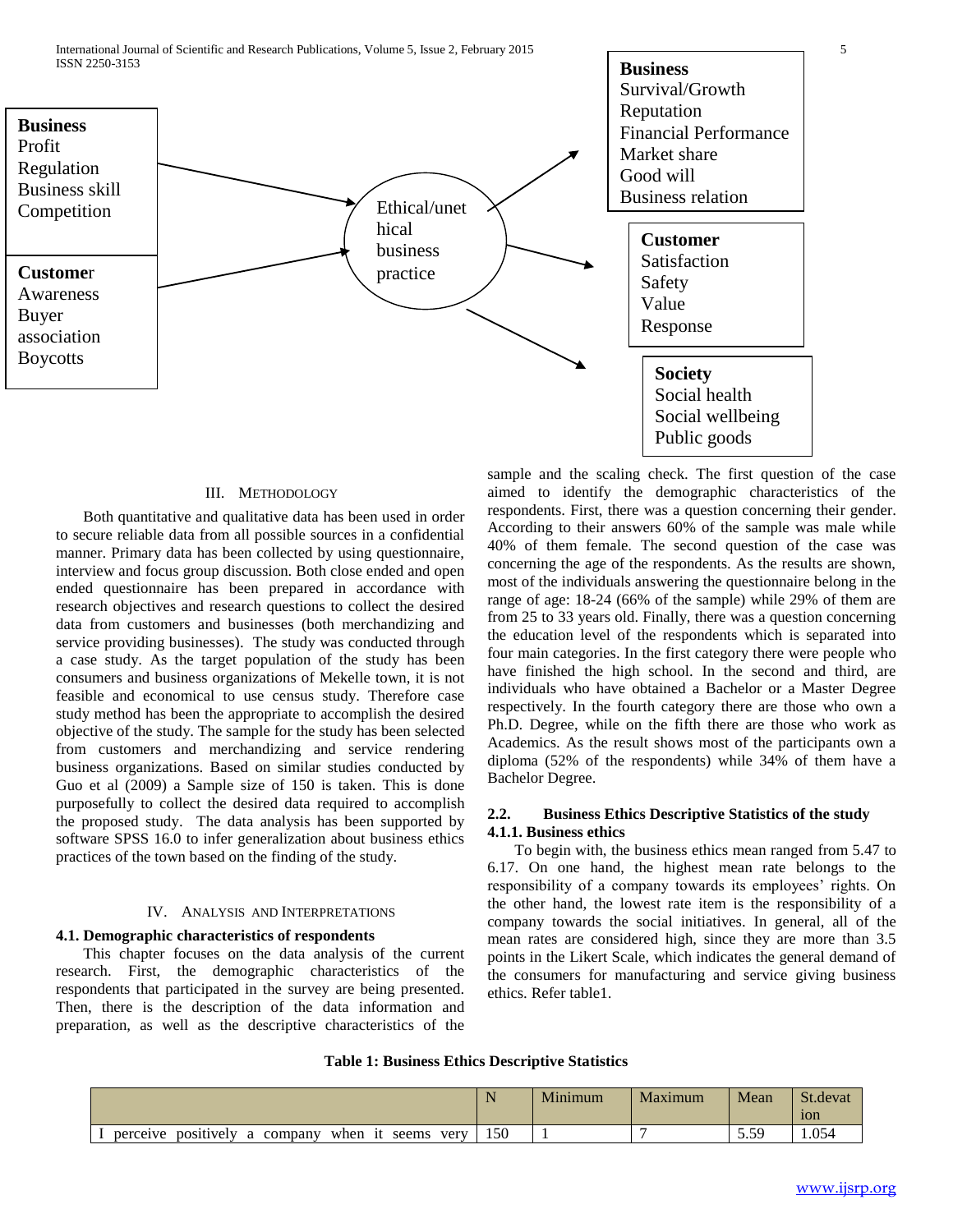| concerned with the local community.                      |     |  |      |         |
|----------------------------------------------------------|-----|--|------|---------|
| I perceive positively a company when it seems very       | 150 |  | 5.80 | 1.158   |
| concerned with the environment protection.               |     |  |      |         |
| I perceive positively a company when it seems very       | 150 |  | 6.17 | .948    |
| concerned with the rights of their employees.            |     |  |      |         |
| I perceive positively a company when it seems very       | 150 |  | 5.69 | 1 1 7 1 |
| concerned with their employees in third world countries. |     |  |      |         |
| perceive positively a company when is actively           | 150 |  | 5.47 | 1 1 1 3 |
| participating in social initiatives.                     |     |  |      |         |

## **2.3. Consumer Perceptions**

 Additionally, the consumer perceptions items ranged in mean from 3.32 to 4.24. The item describing the consumers' experiences, concerning businesses' behavior based on what they heard from others or the media in the past year, had the lowest rate, while their expectations concerning businesses behavior in the coming year, and had the highest rate. Refer table2.

| <b>Table 2: Consumer Perceptions Descriptive Statistics</b> |  |  |  |
|-------------------------------------------------------------|--|--|--|
|-------------------------------------------------------------|--|--|--|

| N   | <b>Minimum</b> | Maximum | Mean  | St.devat        |
|-----|----------------|---------|-------|-----------------|
|     |                |         |       | <sub>10</sub> n |
| 150 |                |         | 4.071 | 1.351           |
|     |                |         |       |                 |
| 150 |                |         | 3.32  | 1.411           |
|     |                |         |       |                 |
| 150 | 3              |         | 4.24  | 1.584           |
|     |                |         |       |                 |
| 150 |                |         | 4.12  | 1.578           |
|     |                |         |       |                 |
|     |                |         |       |                 |
|     |                |         |       |                 |

## **2.4. Brand Equity**

 Brand equity items ranged from a mean of 4.28 to 5.07. The item that describes the willingness of a consumer to choose a considered ethical company even with many available choices of alternative brands had the lowest mean rate. In contrary, the lowest mean rate belongs to the willingness of a consumer to buy from a company that is acting ethically as a first choice. Refer table3.

### **Table 3: Brand Equity Descriptive Statistics**

|                                                           | N   | Minimum      | Maximum        | Mean | St.devat<br>ion |
|-----------------------------------------------------------|-----|--------------|----------------|------|-----------------|
| When a company is acting ethically its products and       | 150 |              | 7              | 5.07 | 1.084           |
| services are my first choice.                             |     |              |                |      |                 |
|                                                           |     |              | 7              |      |                 |
| When a company is acting ethically I feel myself loyal to | 150 | $\mathbf{1}$ |                | 4.84 | 1.350           |
| this brand.                                               |     |              |                |      |                 |
| When a company is acting ethically even with many         | 150 | 3            | 7              | 4.28 | 1.455           |
| choices I will not choose alternative brands.             |     |              |                |      |                 |
| When a company is considered ethical, I believe that the  | 150 | 1            | 7              | 4.49 | 1.598           |
| brand is associated with very good quality.               |     |              |                |      |                 |
| When a company is considered ethical, I believe that the  | 150 | 1            | $\overline{7}$ | 4.68 | 1.313           |
| likelihood of this brand will function well is very high. |     |              |                |      |                 |
| When a brand is considered ethical, I believe that the    | 150 | 1            | 7              | 4.97 | 1.342           |
| likelihood that this brand is reliable is very high.      |     |              |                |      |                 |
| A high ethical company is usually associated with the     | 150 | 1            | $\tau$         | 4.72 | 1.374           |
| leader of its sector.                                     |     |              |                |      |                 |
| A high ethical company is usually recognized among its    | 150 | $\mathbf{1}$ | 7              | 4.95 | 1.325           |
| competitors.                                              |     |              |                |      |                 |

## **2.5. Willingness to Buy**

 The mean of the willingness to buy items ranged from 3.81 to 4.34. The item with the lowest mean rate is the willingness to buy from a brand, such as Nike for example. The item with the highest mean rate is the likelihood to purchase a brand. Refer table 4.